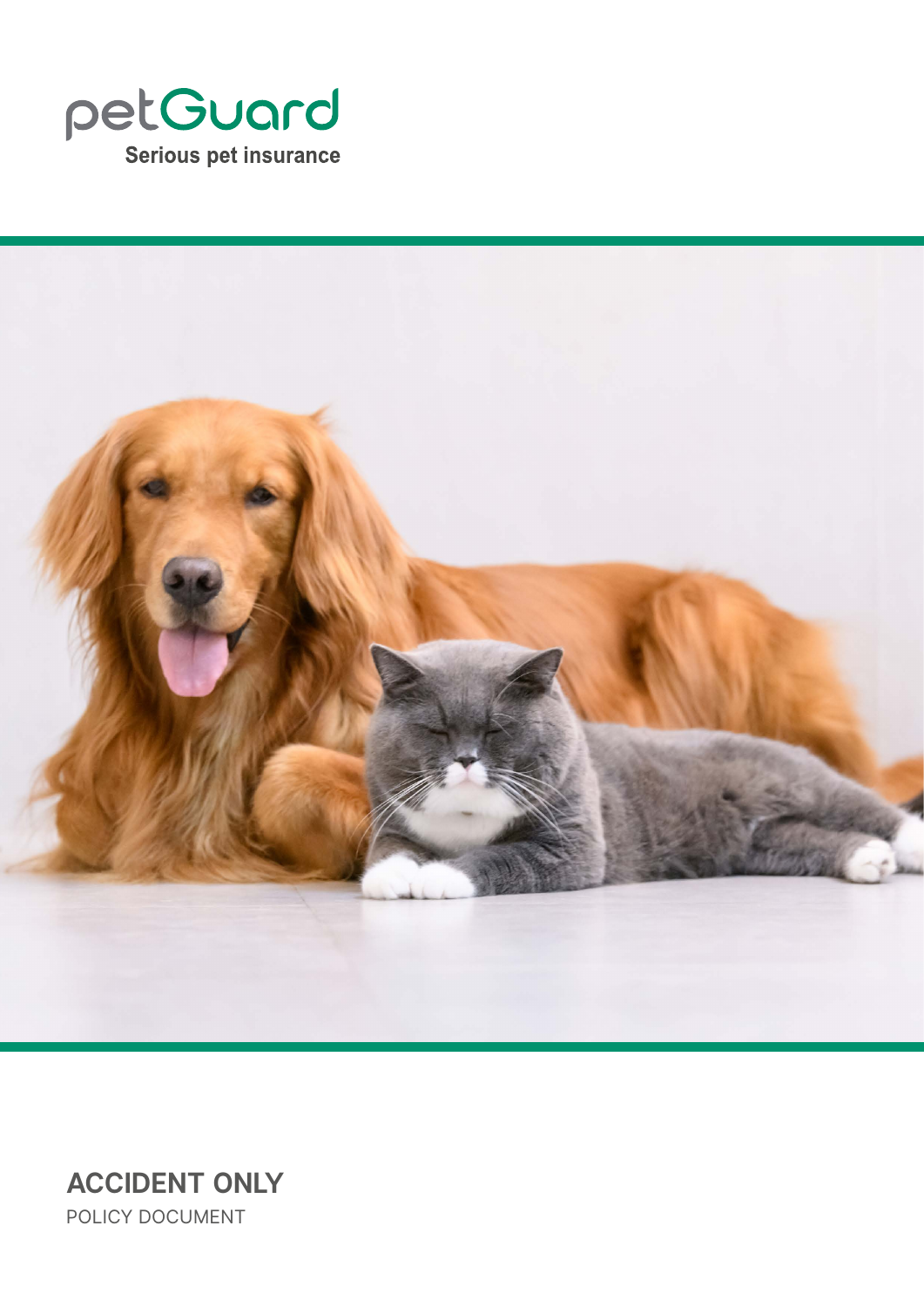



## Welcome to petGuard Accident Only Pet Insurance

Thank you for choosing a petGuard Pet Insurance policy for your pet.

We have designed the PetGuard Accident Only Pet Insurance policy to cover cat and dog owners who only wish to protect themselves against the cost of treatment for injuries to their pet(s) following an accident, subject to these terms and conditions.

Our Accident Only policy has an annual limit for Veterinary Fees and Complementary Treatment. You can claim for an unlimited number of accidents up to the maximum benefits shown in your policy schedule.

If we offer and you accept our renewal invitation, your pet will benefit from continuous cover, including costs for recurring conditions and the veterinary fee limit will be reinstated for a further period of insurance .

# Contact details

If you would like to talk to us about your policy, please telephone **0345 450 7042**.

If you need to make a claim, please call us on **0333 130 4534**.

You can also refer to the "How to make a claim" section of this document for further details.

## Your cancellation rights

If you decide that this policy does not meet your insurance needs then you can cancel within the 14 days cooling-off period and if no claims have been made or are pending, your premium will be refunded in full. The cooling-off period starts from when the policy begins or when you receive your policy documents, whichever is later.

If you wish to cancel your policy after 14 days, you will be entitled to a pro-rata refund of premium so long as no claim has been made or is pending the current period of insurance. Where a claim has been made, a refund will not be given.

**Important if you are paying monthly:** If you pay your premium by monthly instalments and a claim is made or is pending, you must continue to pay the instalments until the premium is paid in full.

Thank you for choosing PetGuard Accident Only Pet Insurance.

We hope you are pleased with your cover and the service provided.

**The PetGuard Pet Insurance Team**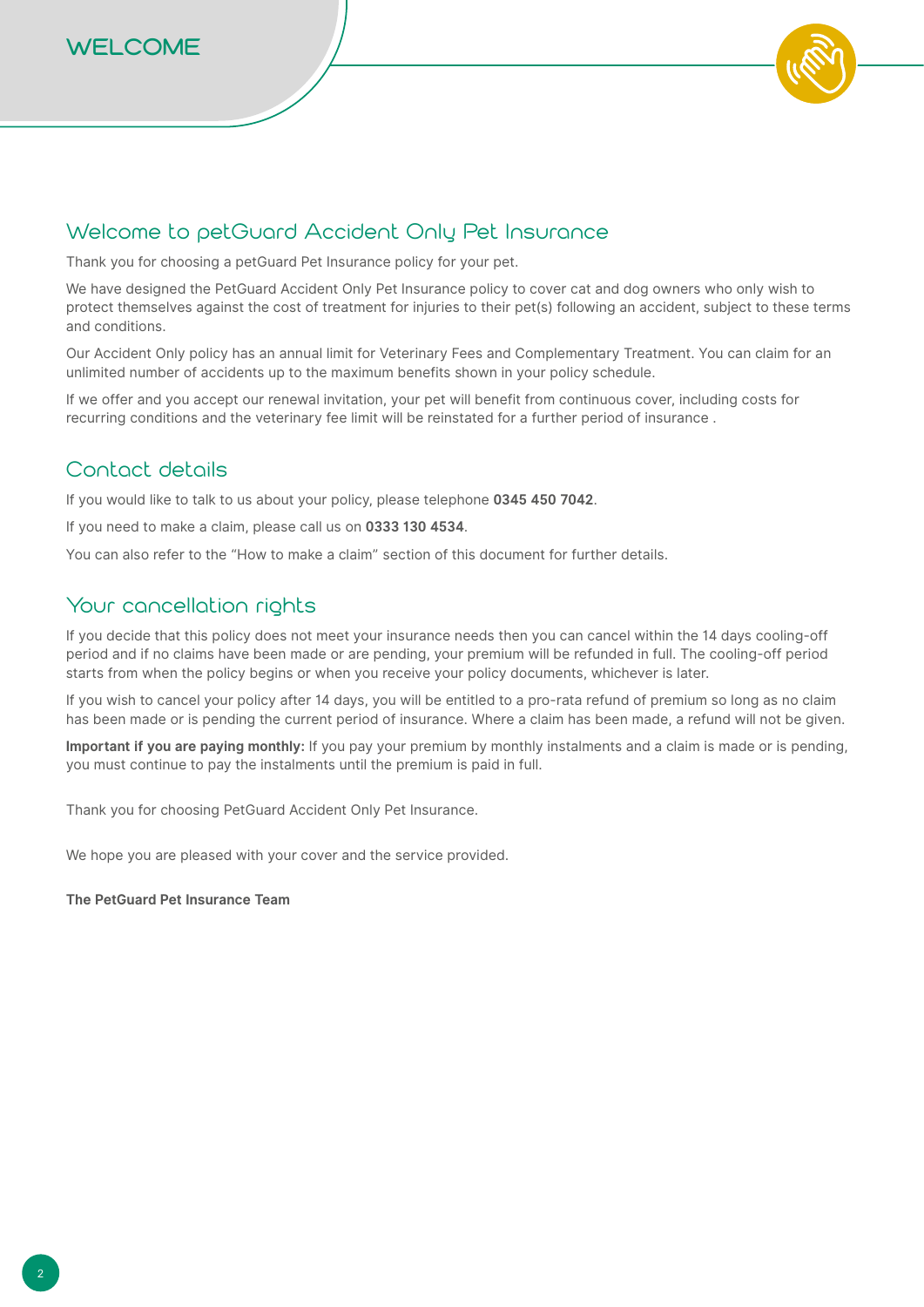# **CONTENTS**

| Welcome to petGuard Accident Only Pet Insurance        | 2  |  |
|--------------------------------------------------------|----|--|
| <b>Contact Details</b>                                 | 2  |  |
| Your Cancellation Rights                               | 2  |  |
| <b>Definitions</b>                                     | Δ  |  |
| <b>Important Information</b>                           | 6  |  |
| <b>Standard cover</b>                                  |    |  |
| Section 1 Veterinary fees and Complementary treatments |    |  |
| <b>General Exclusions applicable to Your Cover</b>     | 9  |  |
| <b>General Conditions applicable to Your Cover</b>     | 10 |  |
| How to make a claim                                    |    |  |
| What to do if You have a complaint                     |    |  |
| <b>Additional Information</b>                          | 15 |  |
| <b>Contact Details</b>                                 | 15 |  |
| <b>Compensation Scheme</b>                             | 15 |  |
| Law Applicable to this Contract                        | 15 |  |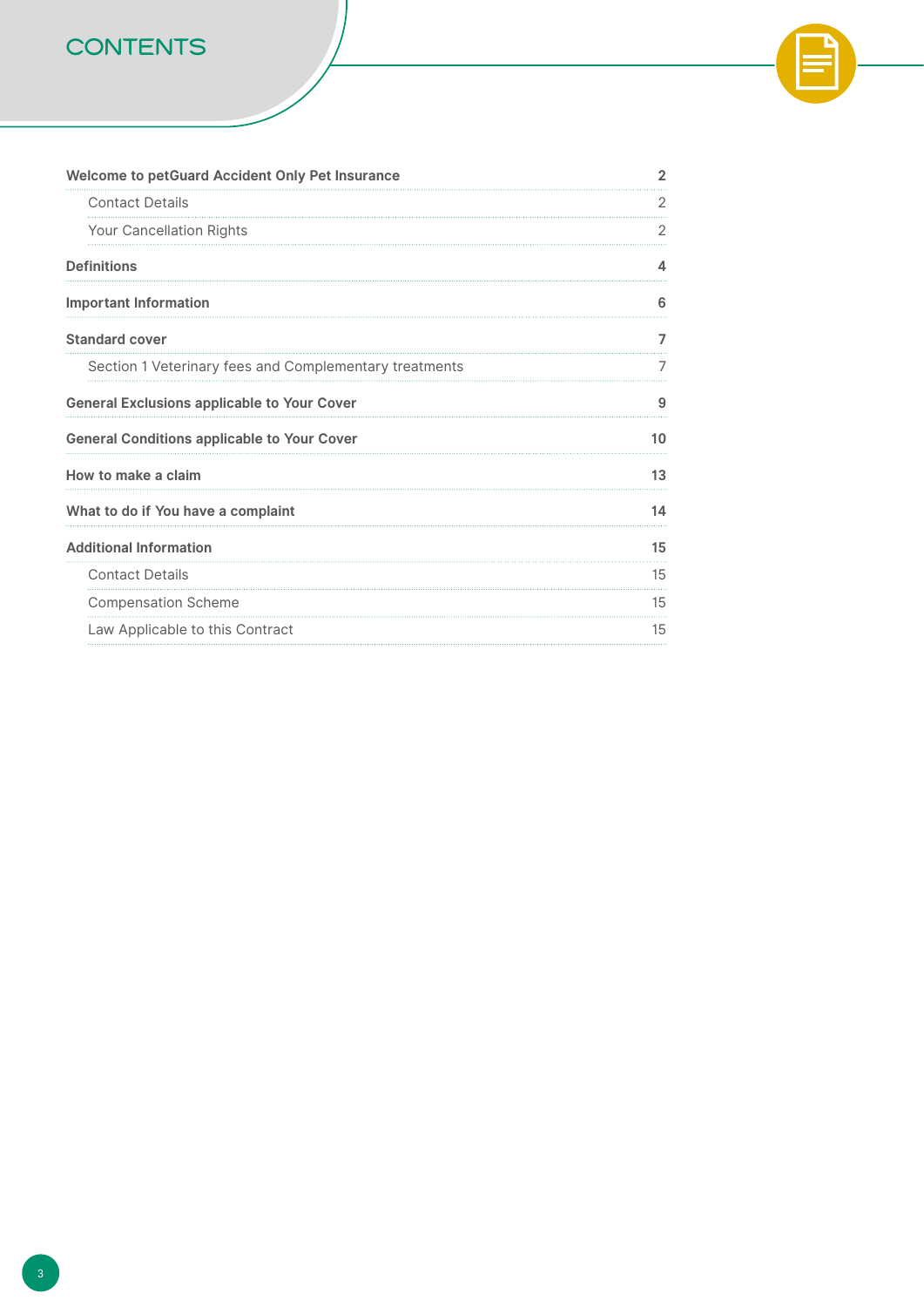## **DEFINITIONS**



Here are the explanations of certain key words used in this document. The key words are printed in bold type throughout this document and the meanings of these words are set out below.

| 12 months                   |                          | 365 days calculated from and including the date an injury happened or the first clinical sign<br>was first noticed.                                                                                                                                                                                                                                          |
|-----------------------------|--------------------------|--------------------------------------------------------------------------------------------------------------------------------------------------------------------------------------------------------------------------------------------------------------------------------------------------------------------------------------------------------------|
| <b>Accident</b>             | $\overline{\phantom{a}}$ | A sudden, unexpected, unusual, specific event, which occurs at an identifiable time and place<br>and is unforeseen or unintended. All accidents attributable to one source or original cause are<br>treated by us as one accident. This does not include any physical damage or trauma that is of<br>a gradual nature or that happens over a period of time. |
|                             |                          | For the sake of clarity, the following conditions are not considered accidents: luxating<br>patella/s; a rupture or strain of one or both cruciate ligaments; degenerative joint disease; hip<br>dysplasia; elbow dysplasia and hyperextending hocks; Juvenile Pubis Symphysiodesis (JPS).                                                                   |
| <b>Bilateral</b>            |                          | Any condition affecting body parts of which the pet has at least two, including eyes, ears,<br>patella's (knees), elbows, cruciate ligaments. When applying Exclusion, bilateral conditions are<br>considered as one condition.                                                                                                                              |
| <b>Clinical diet</b>        | $\overline{\phantom{a}}$ | A clinically formulated diet prescribed by your vet as part of your pet's treatment for a<br>specific condition.                                                                                                                                                                                                                                             |
| <b>Clinical signs</b>       | $\overline{\phantom{a}}$ | Changes in your pet's normal health state, its bodily functions or behaviour.                                                                                                                                                                                                                                                                                |
| Complementary<br>treatments | $\overline{\phantom{a}}$ | Physiotherapy, acupuncture, homeopathy, osteopathy, hydrotherapy and chiropractic<br>recommended by or carried out by your vet or a person trained to do so.                                                                                                                                                                                                 |
| <b>Condition</b>            | $\overline{\phantom{a}}$ | All clinical signs of injury, illness or disease, including related conditions.                                                                                                                                                                                                                                                                              |
| <b>Illness</b>              |                          | Changes in your pet's normal healthy state, sickness or disease, emotional or mental<br>disorders.                                                                                                                                                                                                                                                           |
| <b>Injury</b>               |                          | Damage to one or more parts of your pet's body as a result of an accident.                                                                                                                                                                                                                                                                                   |
| <b>Maximum benefit</b>      | $\overline{\phantom{a}}$ | The amount shown in the Policy Schedule which reflects the most that we will pay out in any<br>one period of insurance.                                                                                                                                                                                                                                      |
| <b>Period of insurance</b>  | $\overline{\phantom{a}}$ | The time for which we provide cover as set out in the Policy Schedule and for which we have<br>accepted the premium.                                                                                                                                                                                                                                         |
| Pet                         | $\overline{\phantom{a}}$ | A cat or dog named in the Policy Schedule.                                                                                                                                                                                                                                                                                                                   |
| Policy administrators -     |                          | The authorised administrators, Thistle Insurance Services Limited (on behalf of PIB Group<br>Limited).                                                                                                                                                                                                                                                       |
| <b>Policy Schedule</b>      | $\overline{\phantom{a}}$ | The schedule to your policy showing your name as policyholder, identification of your pet, the<br>period of insurance, details of any excluded injuries and any endorsements that apply to this<br>policy wording.                                                                                                                                           |
| <b>Pre-existing</b>         |                          | Means any condition(s) or symptom(s), sign(s) or clinical sign(s) of any injury occurring or<br>existing in any form that;                                                                                                                                                                                                                                   |
|                             |                          | • Has happened or first showed clinical signs;                                                                                                                                                                                                                                                                                                               |
|                             |                          | • Has the same diagnosis or clinical signs as an injury or clinical sign your pet had; or                                                                                                                                                                                                                                                                    |
|                             |                          | · Is caused by, relates to, or results from, an injury or clinical sign your pet had occurring or<br>existing;                                                                                                                                                                                                                                               |
|                             |                          | • Before your pet's cover started, or prior to the policy commencement date;                                                                                                                                                                                                                                                                                 |
|                             |                          |                                                                                                                                                                                                                                                                                                                                                              |

• During the first 48 hours from the start of **your** policy.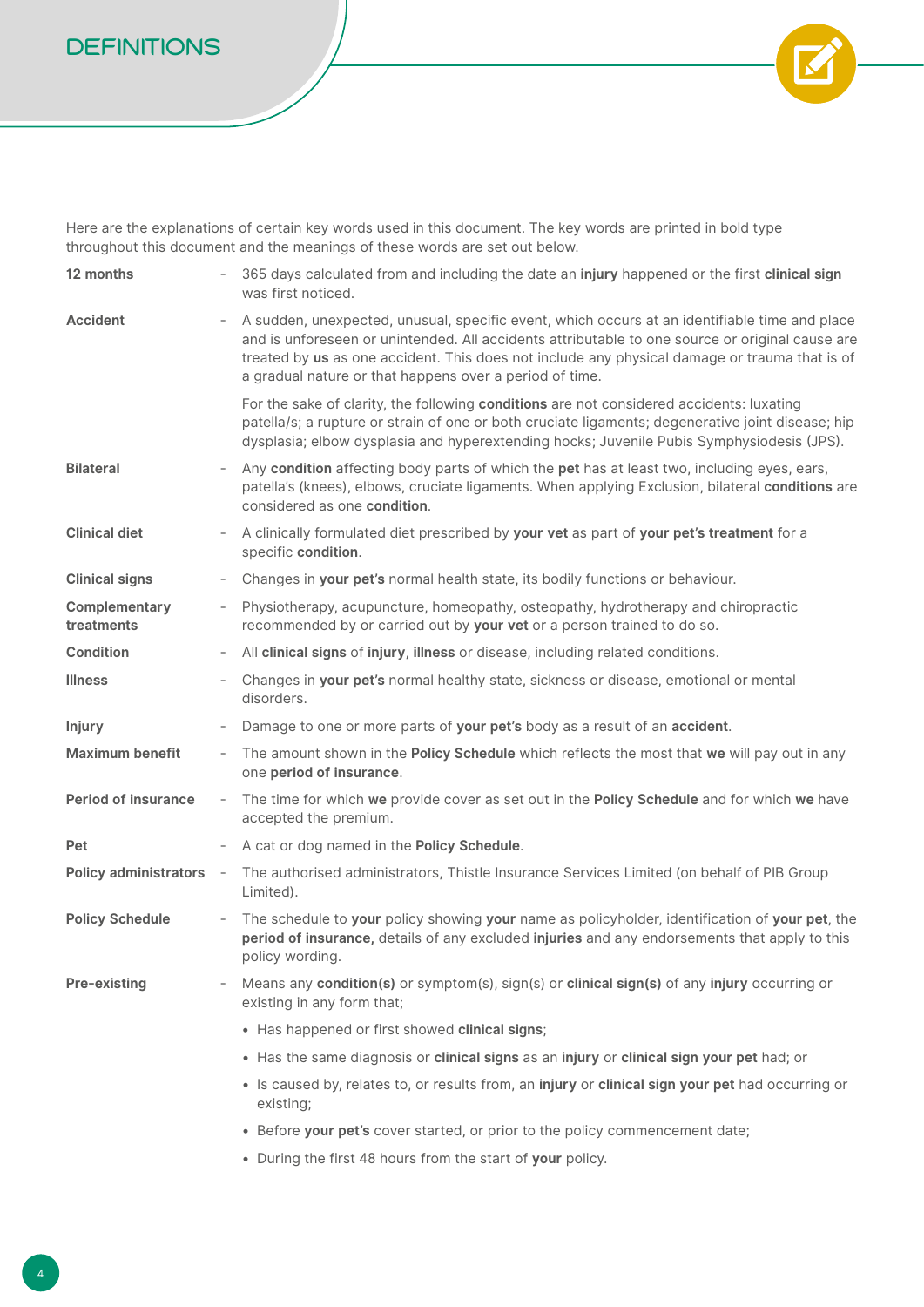**DEFINITIONS**



|                       | This applies no matter where the <b>injury</b> or <b>clinical sign(s)</b> occurred or happen in, or on, your<br>pet's body. This is regardless of whether or not we place any Exclusion(s) for the injury. A<br>condition from which your pet(s) may be suffering before the insurance cover started and<br>which may have existed without your knowledge i.e. a latent, genetic or hereditary disease,<br>injury or deformity. |
|-----------------------|---------------------------------------------------------------------------------------------------------------------------------------------------------------------------------------------------------------------------------------------------------------------------------------------------------------------------------------------------------------------------------------------------------------------------------|
|                       | For the avoidance of doubt when referring to pre-existing conditions, any bilateral conditions,<br>will be deemed to be a pre-existing condition and both will be excluded from cover.                                                                                                                                                                                                                                          |
| <b>Treatment</b>      | Any examination, consultation, advice, tests, x-rays, medication, surgery, nursing and care<br>provided by a <b>veterinary</b> practice or a member of a professional organisation acting under<br>their direction.                                                                                                                                                                                                             |
| <b>United Kingdom</b> | England, Scotland, Wales and Northern Ireland.                                                                                                                                                                                                                                                                                                                                                                                  |
| <b>Vet/Veterinary</b> | A qualified veterinary practitioner holding a current registration with the Royal College of<br>Veterinary Surgeons and who works in clinical practice.                                                                                                                                                                                                                                                                         |
| <b>Working Dogs</b>   | - A dog that is being used for shooting or hunting; to work with livestock; or to perform tasks to<br>assist a human companion, including therapy dogs.                                                                                                                                                                                                                                                                         |
| We, us, our           | Covéa Insurance plc.                                                                                                                                                                                                                                                                                                                                                                                                            |
| You, your             | Person or persons named as the policyholder in the <b>Policy Schedule</b> .                                                                                                                                                                                                                                                                                                                                                     |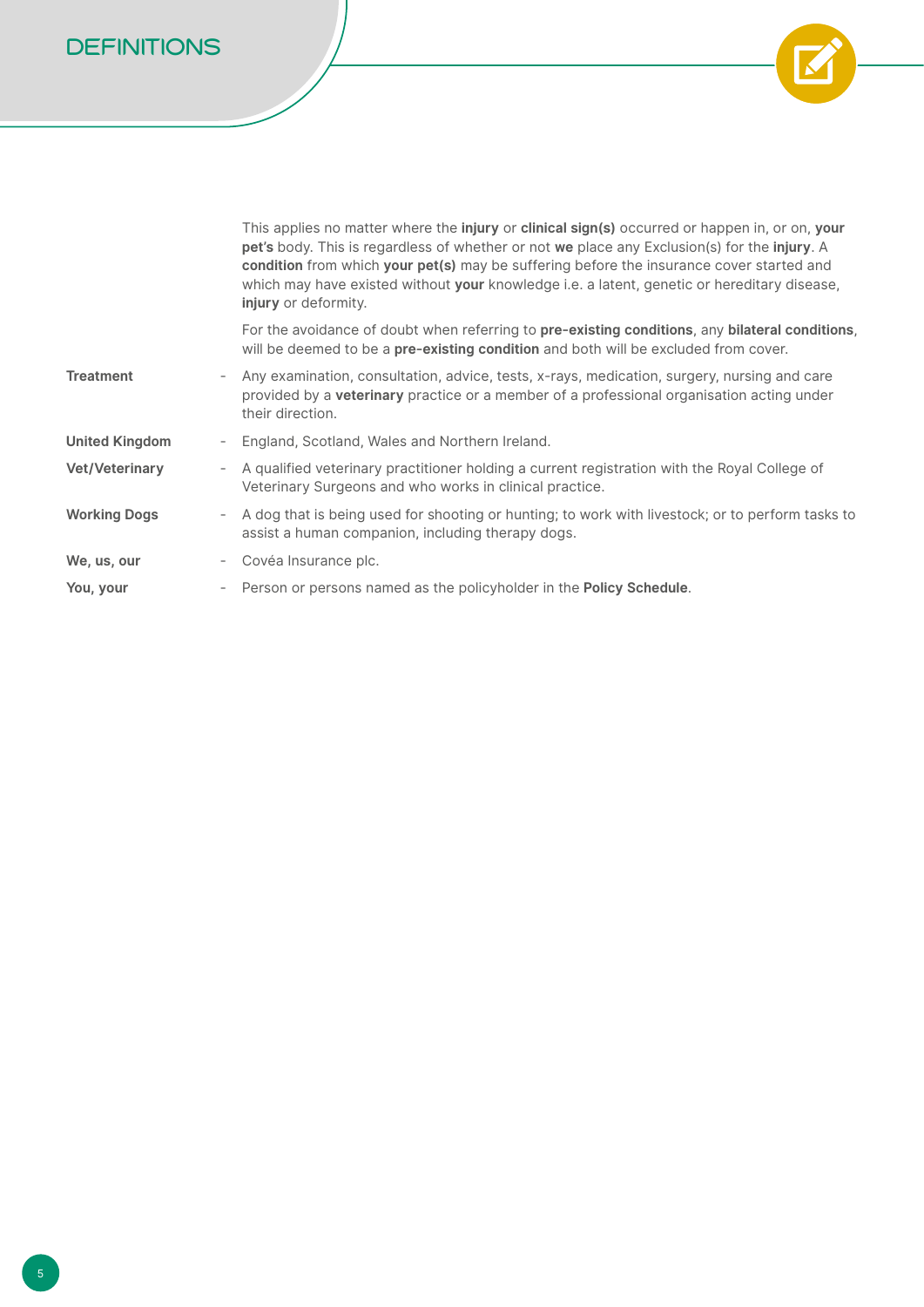#### Important Information

#### **The type of cover you have**

This policy provides cover on a time limited basis, for an **accident** or an **injury** as a result of an **accident**. The period of cover will be for **12 months** starting from the date the **accident** first happened or the first **clinical signs** of the **accident** were noticed. After this time all cover for that **accident** will stop. To continue to claim for the **12 month** period **you** must keep **your** policy in force and continue to pay **your** premiums.

Under the Veterinary Fees and Complementary Treatment sections in addition to the time limit, **we** also provide a maximum amount of money **you** can claim up to for each separate accident - **please see these sections for more information**.

Each **accident** is covered for **12 months** or up to the monetary amount, whichever is reached first.

You need to be aware that the policy wording is subject to certain exclusions and conditions. It is therefore essential that **you** read and fully understand what is covered. In particular please refer to the following sections to help **you** understand the cover provided:

- What is covered
- What is not covered
- General exclusions applicable to **your** cover
- General conditions applicable to **your** cover

It is important that **you** read this document, along with **your Policy Schedule** and Disclosure Document to make sure **you** have bought the right product. These documents form the contract between **you** and **us**. If any information is incorrect, please tell the **policy administrators** straightaway as this could affect **your** insurance cover.

# Your Excess

The following excesses apply to every claim:

For each **injury** arising during each **period of insurance**:

| Age and date of treatment | <b>Excess</b>                                              |
|---------------------------|------------------------------------------------------------|
| Under 8 years             | The first £100                                             |
| 8 years or over           | The first £100 plus 20% of the remaining cost of treatment |

# Your Vet

Before **your pet** is treated please check that **your vet** is willing to complete the claim form and supply **us** with the supporting invoices and **veterinary** history.

To make the claims process as simple as possible, please ensure that the claim form and invoices are returned to **us**  promptly, signed by both **you** and **your vet**.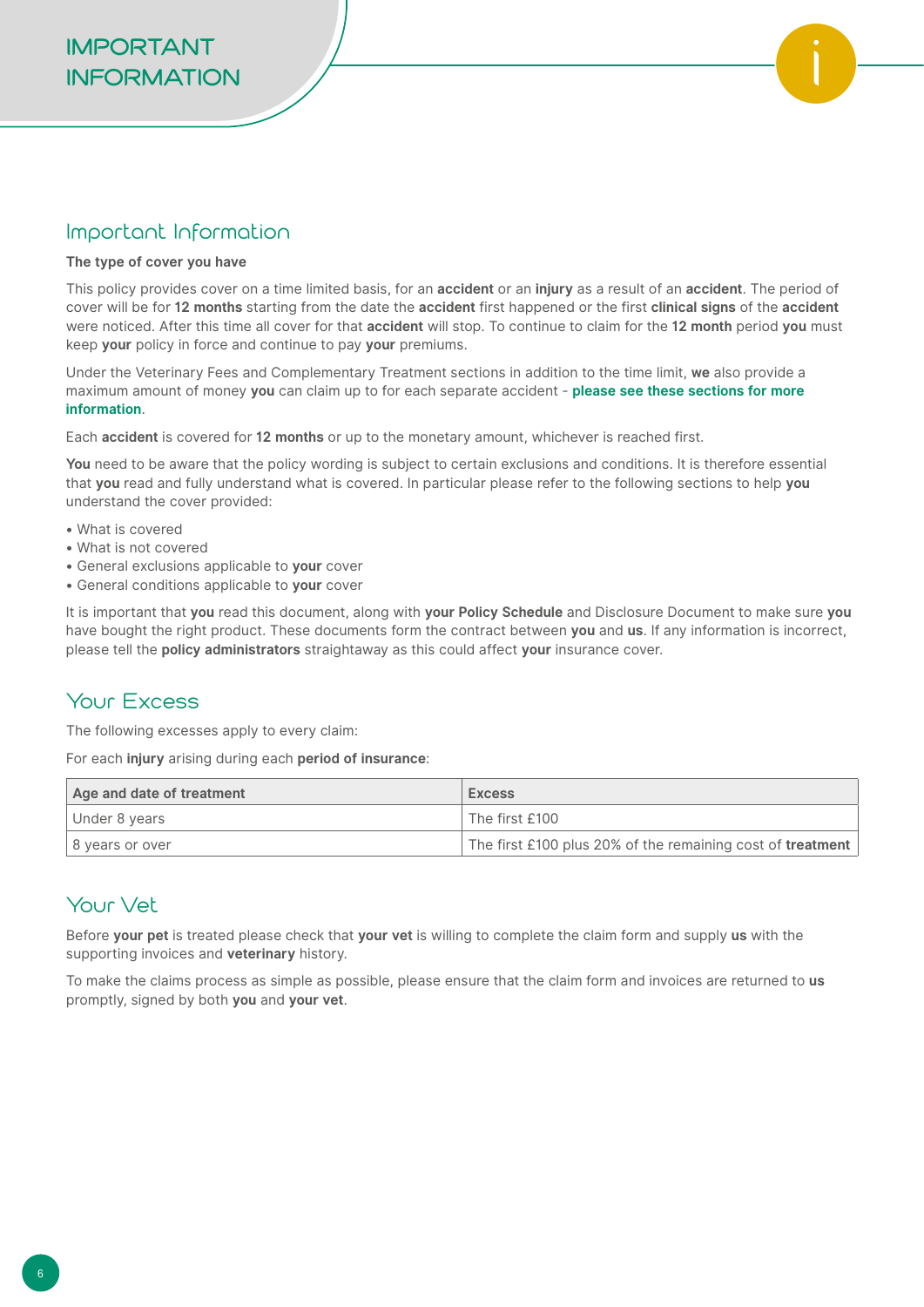This details the cover included within **your** policy. The **maximum benefit** amount that **you** have chosen for **your veterinary** fees is shown on **your Policy Schedule,** this limit applies to each **pet** that **you** insure.

#### **What is covered**

#### **Veterinary Fees – What we will pay**

Cover in this section applies when **your pet** is in the **United Kingdom**. The cost of **veterinary treatment your pet** has received during the **period of insurance** to treat **injury** as a result of an **accident**.

#### **Complementary Treatment – What we will pay**

The cost of any examination, consultation, advice, test and legally prescribed medication for the following, when it is carried out for **your pet** during the **period of insurance**, to treat **injury** as a result of an **accident**:

- Physiotherapy
- Acupuncture
- Chiropractic manipulation
- Homeopathy
- Hydrotherapy
- Osteopathy

A **vet** must refer **your pet** for the **treatment** and confirm to **us** when **you** claim that it is required to treat the **injury**.

Where an **injury** or **condition** is affecting one body part of which **your pet** has two, one on each side of the body (e.g. ears, eyes, knees) this will be considered a **bilateral condition** and when applying the benefit limit or an exclusion, **bilateral conditions** are considered as one **condition** or **injury**.

#### **What is not covered**

- 1. The **excess** that **you** are required to pay towards **your** claim.
- 2. Any costs resulting from an **illness** or **condition**.
- 3. Any **accident** or **injury** that shows **clinical signs** in the first 48 hours of **your** cover starting.
- 4. Costs relating to any **pet** under 8 weeks of age at the time of the **accident**.
- 5. Any costs relating to luxating patella/s; a rupture or strain of one or both cruciate ligaments; degenerative joint disease; hip dysplasia; elbow dysplasia and hyperextending hocks; Juvenile Pubis Symphysiodesis (JPS).
- 6. Any amounts exceeding the **maximum benefit** for all **injuries** in the **period of insurance**.
- 7. Any costs resulting from a **pre-existing medical condition**.
- 8. Costs resulting from **treatment your vet** recommends to prevent an **illness** or **injury**.
- 9. Costs resulting from dentistry that is not related to an **injury**.
- 10. Any costs relating to any **pet** that is used for breeding, pregnancy or giving birth, racing, guarding, personal protection or search and rescue.
- 11. Costs of a **clinical diet** unless required to treat an **injury**.
- 12. **Complementary treatments** that are not carried out under the direction of a **vet**.
- 13. Cost of house calls unless the **vet** confirms that moving **your pet** would damage its health.
- 14. The costs of hospitalisation and any associated **treatment** unless a **vet** confirms **your pet** must be hospitalised for essential **treatment**, regardless of **your** personal circumstances.
- 15. The cost of the emergency transportation of **your pet** to the **vet's** surgery, unless the **vet** confirms that this is necessary.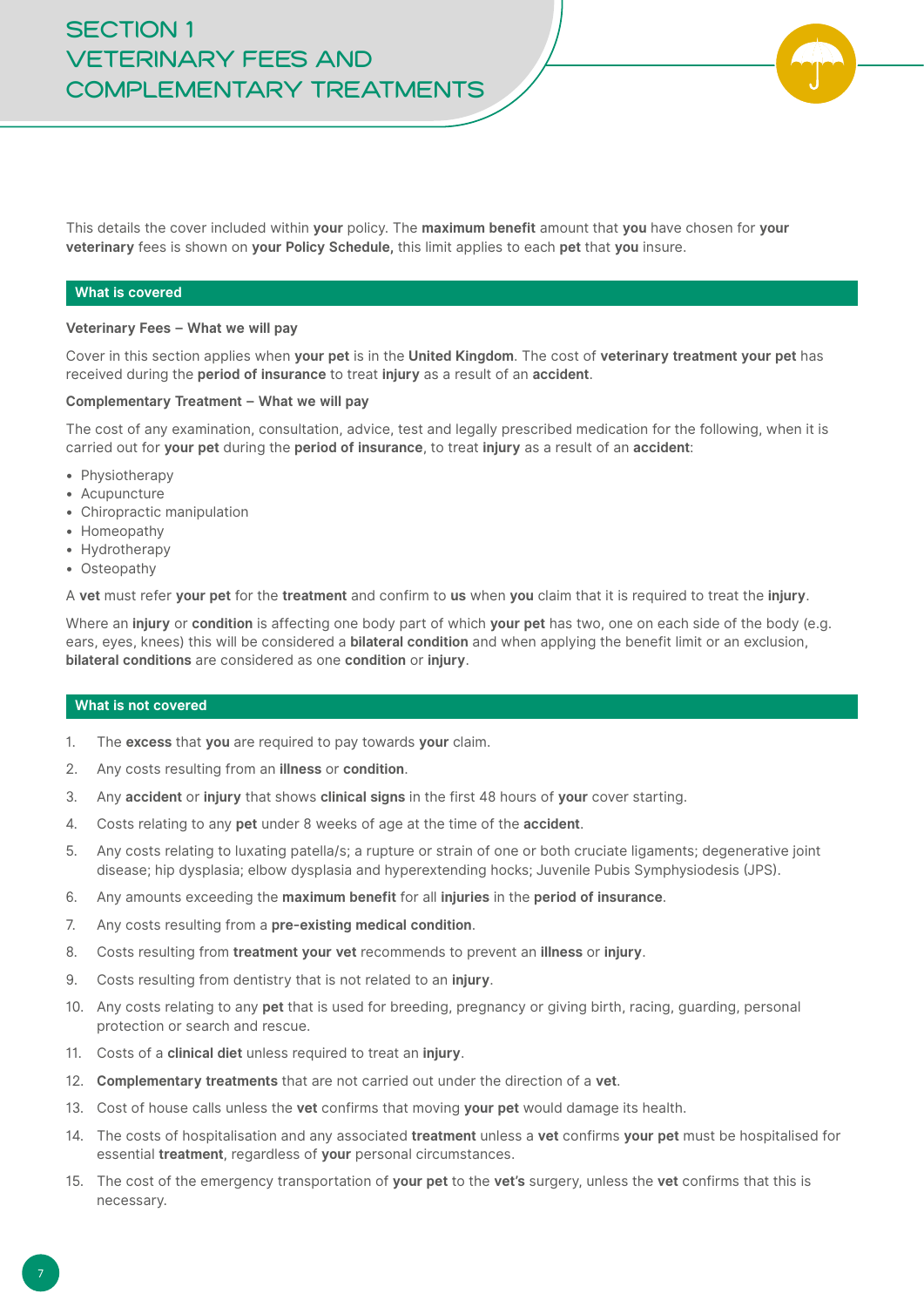# **SECTION 1 VETERINARY FEES AND COMPLEMENTARY TREATMENTS**

- 
- 16. Additional costs of treating **your pet** outside normal surgery hours unless the **vet** considers an emergency consultation is necessary.
- 17. The cost of a post-mortem examination.
- 18. Any costs charged by **your vet** to complete a claim form, for postage and packaging, or for other fees charged for administration.
- 19. The cost of purchasing or hiring equipment, including harnesses, cages, carts and sharps containers.
- 20. Any costs that are not related to an **injury** resulting from an **accident**.
- 21. The cost of having **your pet** cremated, buried or otherwise disposed of.
- 22. The cost of a **treatment**, diagnostic or procedure that **you** choose to have carried out, which **your vet** confirms is not necessary. Or is not related to an **injury**.
- 23. The cost of any charges made for the completion of claim forms or the cost of any supporting documentation needed as part of **your** claim.
- 24. The cost of surgical items that can be used more than once.
- 25. Any costs arising from killing, controlling fleas, ticks, worms, and vaccinations.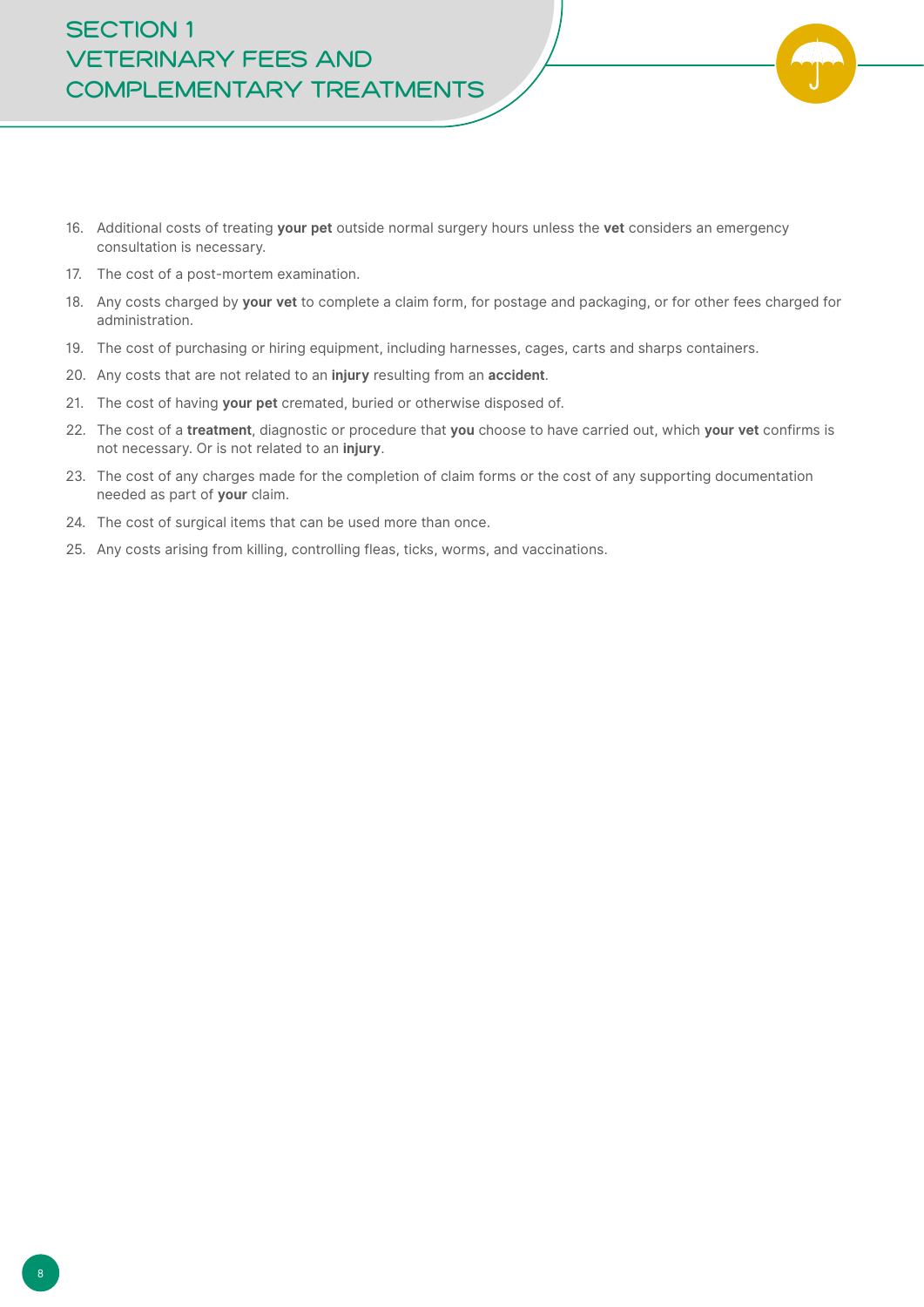

#### Excluded breeds

**We** will not pay claims for any (whether pedigree, cross breed or mixed breed) Dogo Argentino, Fila Brazillero, Japanese Tosa, Pit Bull, Shar-pei, Wolf or Wolf Hybrid dog and any animal registered under the Dangerous Dogs Act 1991 and The Dangerous Dogs (Northern Ireland) Order 1991 or any subsequent amendments.

#### Excluded risks

**We** will not pay claims under any section excluded on the **Policy Schedule**.

#### Notifiable diseases

**We** will not pay claims due to:

- Rabies.
- Avian Influenza or any derivation or variant thereof.

#### Radioactive contamination

**We** will not pay claims for any loss due to ionising radiation or contamination by radioactivity from any irradiated nuclear fuel or from any nuclear waste, from combustion of nuclear fuel, the radioactive, toxic, explosive or other hazardous properties of any nuclear assembly or explosive nuclear component of such assembly.

# Territorial limits

**We** will not pay claims for any incident occurring outside the **United Kingdom**.

#### Terrorism

**We** will not pay claims for any loss or damage or cost or expenses of whatsoever nature directly or indirectly caused or occasioned by or happening through or in consequence of terrorism or any action taken in controlling, preventing or suppressing any acts of terrorism in any way thereto. For the purpose of this exclusion 'terrorism' means the use of biological, chemical and/or nuclear force or contamination and/or threat thereof by any person or group of persons whether acting alone or on behalf of or in connection with any organisation(s) or government(s) committed for political, religious, ideological or similar purposes including the intention to influence any government and/or to put the public or any section of the public in fear. However, losses caused by or resulting from riot, attending a strike, civil commotion and malicious damage are not excluded hereunder.

#### War risks

**We** will not pay claims arising from war, invasion, acts of foreign enemies, hostilities or warlike operations (whether war be declared or not), civil war, rebellion, riot, revolution, insurrection, civil commotion assuming the proportions of or amounting to an uprising, military or usurped power.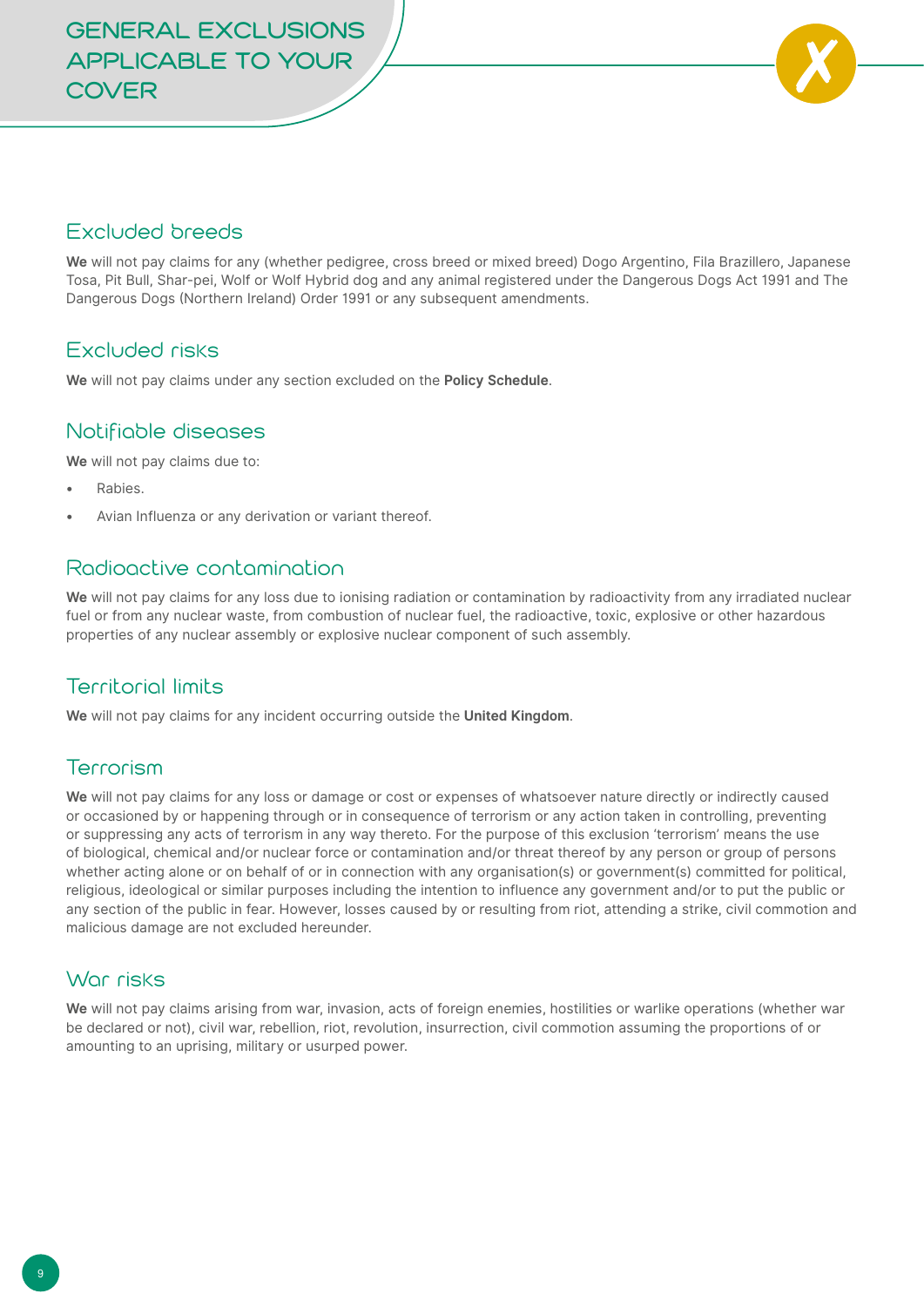

## Amendments

**You** must tell **us** as soon as **you** are aware of any information about **you** or **your pet** which has changed. Failure to advise **us** of changes may mean that **your** policy is invalid and that it does not operate in the event of a claim.

# Your Cancellation Rights

If **you** decide that for any reason, this policy does not meet **your** insurance needs then please tell the **policy administrators** within 14 days of either;

- The date **you** receive **your** insurance documentation; or
- The start date of the **period of insurance**

whichever is the later. On the condition that no claims have been made or are pending, **we** will then refund **your** premium in full.

**You** may cancel this insurance at any time by sending **us** written notice. If **you** cancel the policy before the end of the current **period of insurance** and have paid an annual premium, **you** will receive a pro rata return of premium provided that no claim has been made during the **period of insurance**. If **you** are paying by monthly instalments no refund of premium is given.

If a claim has been submitted or there has been any incident likely to give rise to a claim during the current **period of insurance** a premium refund will not be given and if **you** are paying **your** premium by monthly instalments **you** will be required to continue with these until the premium is paid in full.

In the event of the policy being cancelled following the death or loss of the **pet** insured, the outstanding balance of the yearly premium due will be deducted from any claim settlement made.

# Our right to cancel

**We** are entitled to cancel this policy, if there is a valid reason to do so by giving **you** 14 day's written notice. In this situation, a cancellation letter will be sent to **you** at **your** known address. Valid reasons may include, but are not limited to:

- Fraud.
- Non-payment of premium.
- Threatening and abusive behaviour.
- Non-compliance with policy terms and **conditions**.

Provided the premium has been paid in full **you** shall be entitled to a proportionate rebate of premium in respect of the unexpired period showing on the **Policy Schedule**.

#### Consumer insurance

**You** are required by the provisions of the Consumer Insurance (Disclosure and Representations) Act to take care to supply accurate and complete answers to all the questions in **your** application and to make sure that all information supplied is true and correct. **You** must tell **us** of any changes to the answers **you** have given as soon as possible. Failure to advise **us** of a change to **your** answers may mean that **your** policy is invalid and that it does not operate in the event of a claim.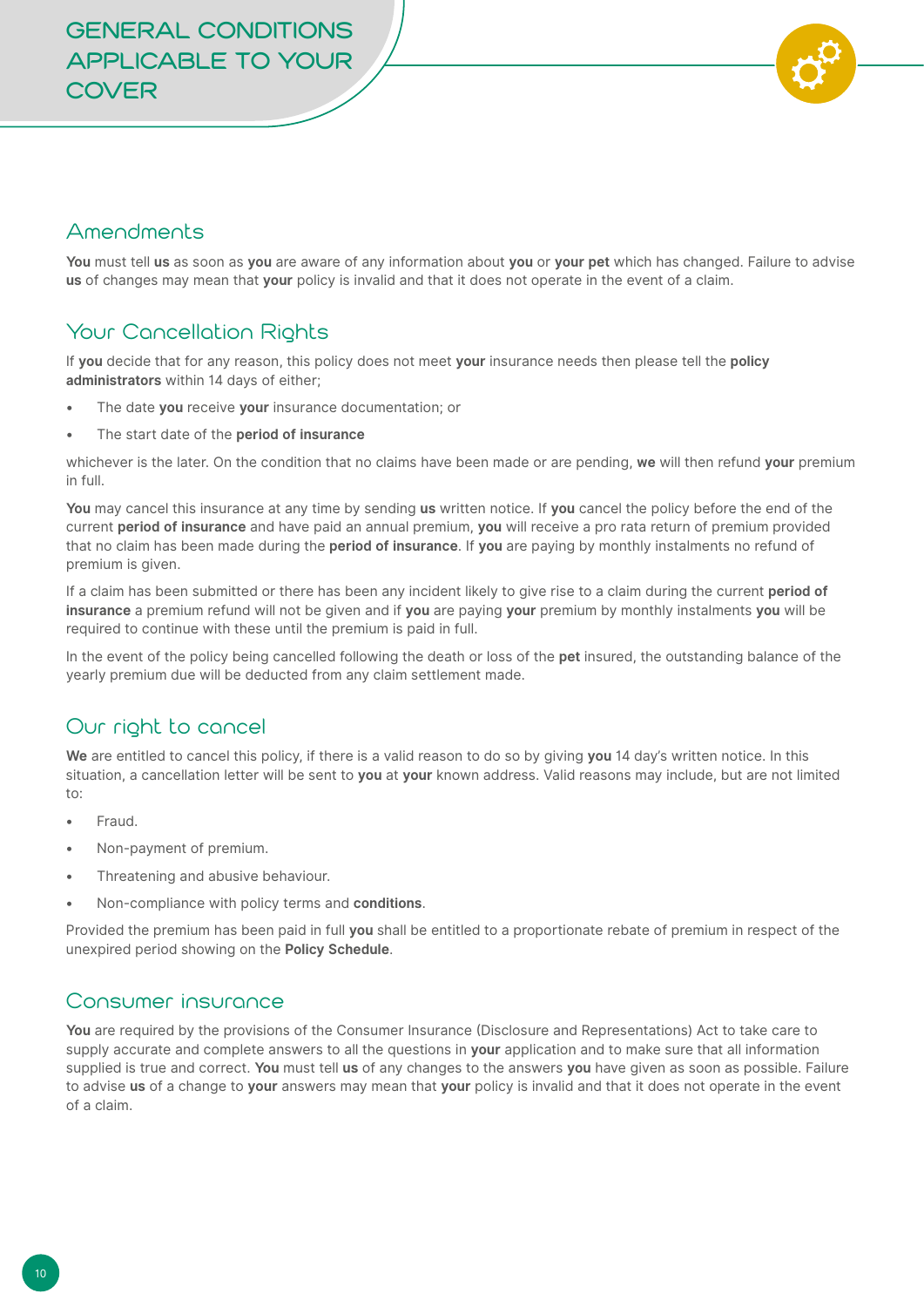

## Contracts (Rights of Third Party) Act 1999

A person who is not party to this contract has no right under the Contracts (Rights of Third Parties) Act 1999 to enforce any term of this contract but does not affect any right or remedy of a third party which exists or is available apart from that Act.

#### Data privacy

**We** will not use **your** information or pass it on to any other person for the purposes of marketing further products or services to **you** unless **you** have consented to this.

## Fraud prevention and detection

In order to prevent or detect fraud and money laundering **we** may check **your** details with various fraud prevention agencies, who may record a search. Searches may also be made against other insurers' databases. If fraud is suspected, information will be shared with those insurers. Other users of the fraud prevention agencies may use this information in their own decision making processes.

**We** may also conduct credit reference checks in certain circumstances. **You** can find further details in **our** full Privacy Policy explaining how the information held by fraud prevention agencies may be used or in which circumstances **we**  conduct credit reference checks and how these checks might affect **your** credit rating.

#### Automated decisions

**We** may use automated tools with decision making to assess **your** application for insurance and for claims handling processes. If **you** object to an automated decision, **we** may not be able to offer **you** an insurance quotation.

## How to contact us

Please contact **us** if **you** have any questions about **our** Privacy Policy or the information **we** hold about **you**:

The Data Protection Officer, Covéa Insurance plc, 50 Kings Hill Avenue, Kings Hill, West Malling, Kent ME19 4JX

or Email: dataprotection@covéainsurance.co.uk.

#### Dealings with your vet

If a **vet** who is about to treat, or has treated **your pet**, requests information about **your** policy that relates to a claim or potential claim, **we** will tell the **vet** details of **your** cover, basis of **our** claims settlements and whether all premiums are paid to date.

**You** agree that any **vet** that has treated **your pet** has **your** permission to release any information that **we** might request concerning **your** insurance. Any charge for the release of this information will be **your** responsibility.

#### False or fraudulent claims

If any claim made under this policy by **you** or anyone acting on behalf of **you** is fraudulent or intentionally exaggerated or if any false declaration or statement shall be made in support thereof, all benefit under this policy shall be forfeited.

**We** will, at **our** discretion, terminate the policy from the date of claim, or alleged claim, or **we** will not pay the claim if

- claim **you** have made to obtain benefit under this policy is fraudulent or intentionally exaggerated, or
- false declaration or statement is made in support of a claim.

In such circumstances, **we** will be entitled to retain the premium paid by **you** and to demand the return of any sums paid in respect of the claim.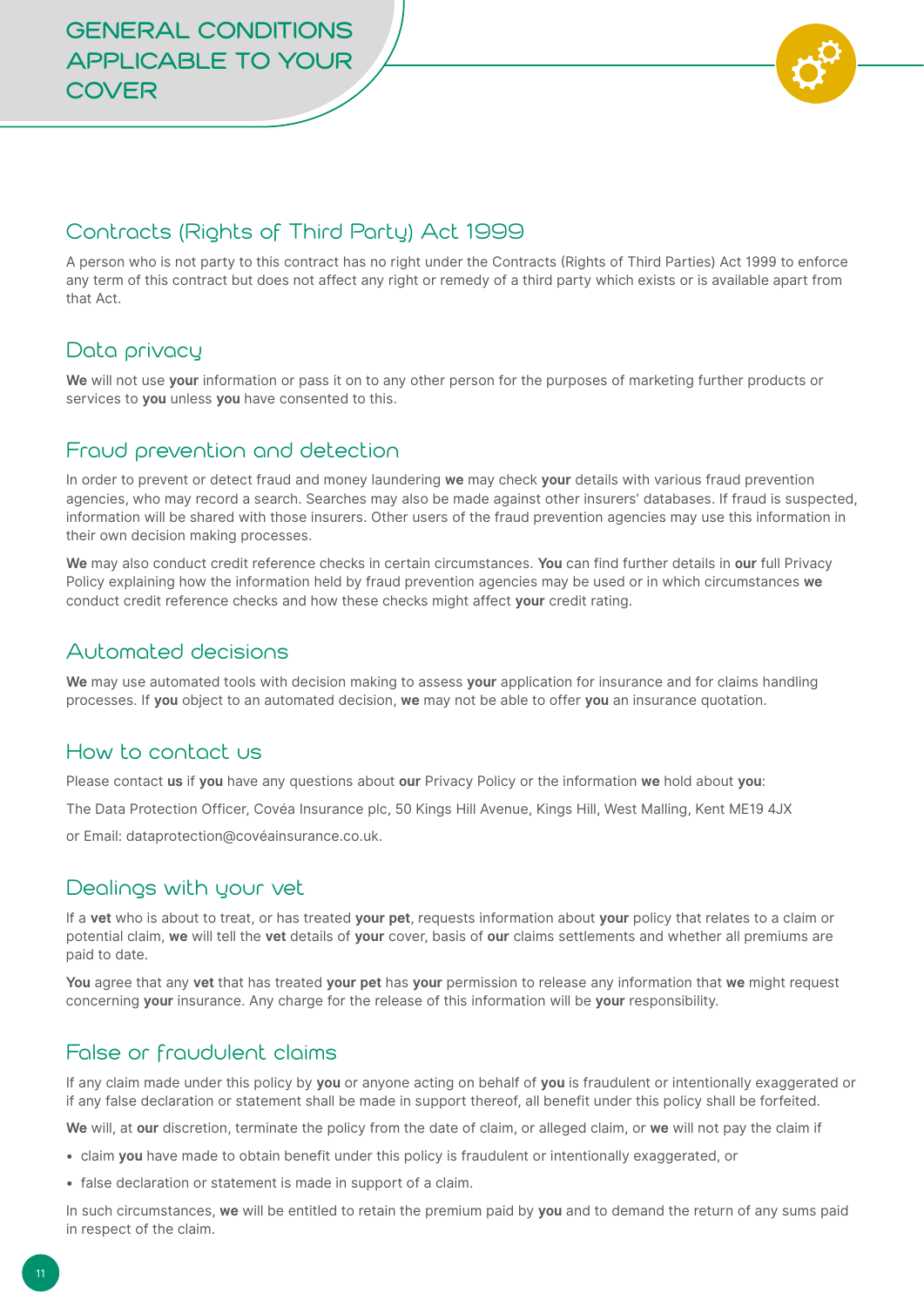

#### Missed instalment premiums

**You** must pay the premium for **your pet** to be insured. If **you** miss a monthly instalment, **you** will have to pay the balance of the yearly premium immediately. If the balance is not received within 10 days of the missed instalment, **we** will cancel **your** cover.

The full amount of any monthly instalment payments **you** should have paid, that **we** have not received at the date **we**

settle a claim, may be deducted from any claim amount **we** pay to **you**.

#### Other insurances

If **you** make a claim and there is any other insurance covering the same event under which **you** are entitled to payments, **we** will only pay **our** proportion of the claim.

#### Renewal terms

If **you** pay **your** premium by Direct Debit instalments, when **your** policy is due for renewal it will be renewed for **you** automatically to save **you** the worry of remembering to contact the **policy administrators** before the renewal date. The **policy administrators** will write to you before the policy expires with full details of your premium and policy conditions for the next **period of insurance**. If **you** do not want to renew this policy just let the **policy administrators** know.

When **we** offer a further **period of insurance we** will be entitled to change the premiums, excess and conditions or to apply exclusions due to the claims history of **your pet**.

#### **Subrogation**

If **you** have any legal rights against any other party in respect of **your** claim, **we** will be entitled to take legal action against them in **your** name but at **our** expense. **You** must assist **us** by providing any documents that **we** might reasonably request.

#### Transferring your interest in the policy

**You** must be the owner of the **pet. Your** cover will cease immediately if **your pet** is sold or given away.

#### Vaccinations and care

To the best of **your** knowledge and belief at the start of this insurance **your pet** must be in good health and free from any **injury** or **condition** unless this has been disclosed by **you**, and accepted by **us**.

During the **period of insurance you** must take care of **your pet**, which includes arranging and paying for any **treatment**  normally recommended by **your vet** to prevent or reduce the risk of **illness** or **injury**.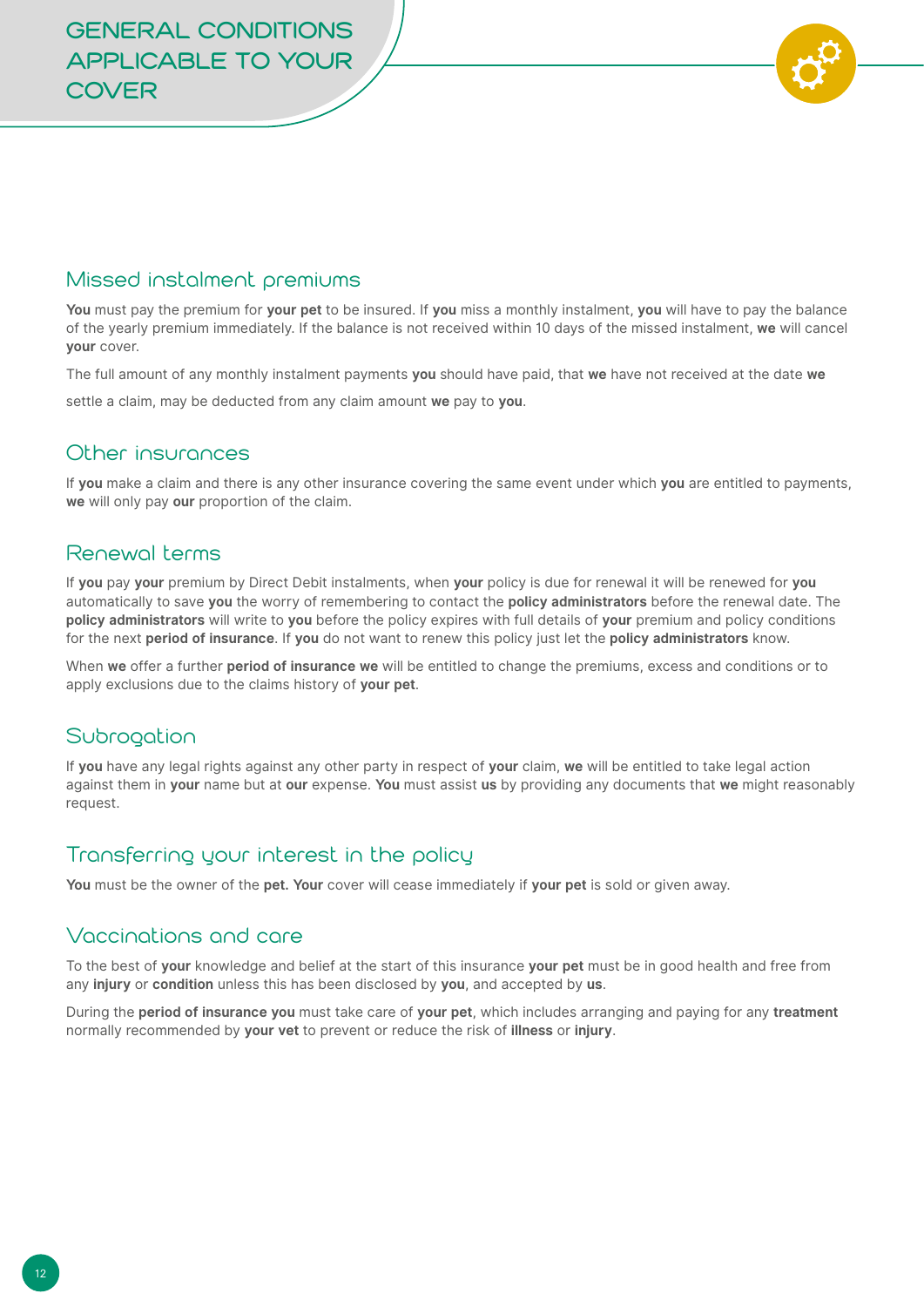

petGuard claims are administered by Covéa Insurance plc.

**We** aim to provide a fast and efficient claim service. To help please tell **us** about any claim, or possible claim, as soon as possible by calling the claims helpline on **0333 130 4534.**

#### Claims conditions

- 1. Within 30 days of notifying **us**, **you** must supply details of the claim in writing together with any supporting information, which **we** may require.
- 2. **We** do not pay for certificates, photographs or receipts required as part of the claim.
- 3. Please make sure that **you** read the policy conditions and policy exclusions.

If **you** ask **us** to pay **your vet, you** must settle with **your vet** the part of the claim for which **you** are responsible. If **you** are unsure of the amount, please call the claims helpline.

If **your** claim involves **complementary treatment** the claim form and invoices must be countersigned by **your vet**.

All claim forms must be signed by both **you** and **your vet**.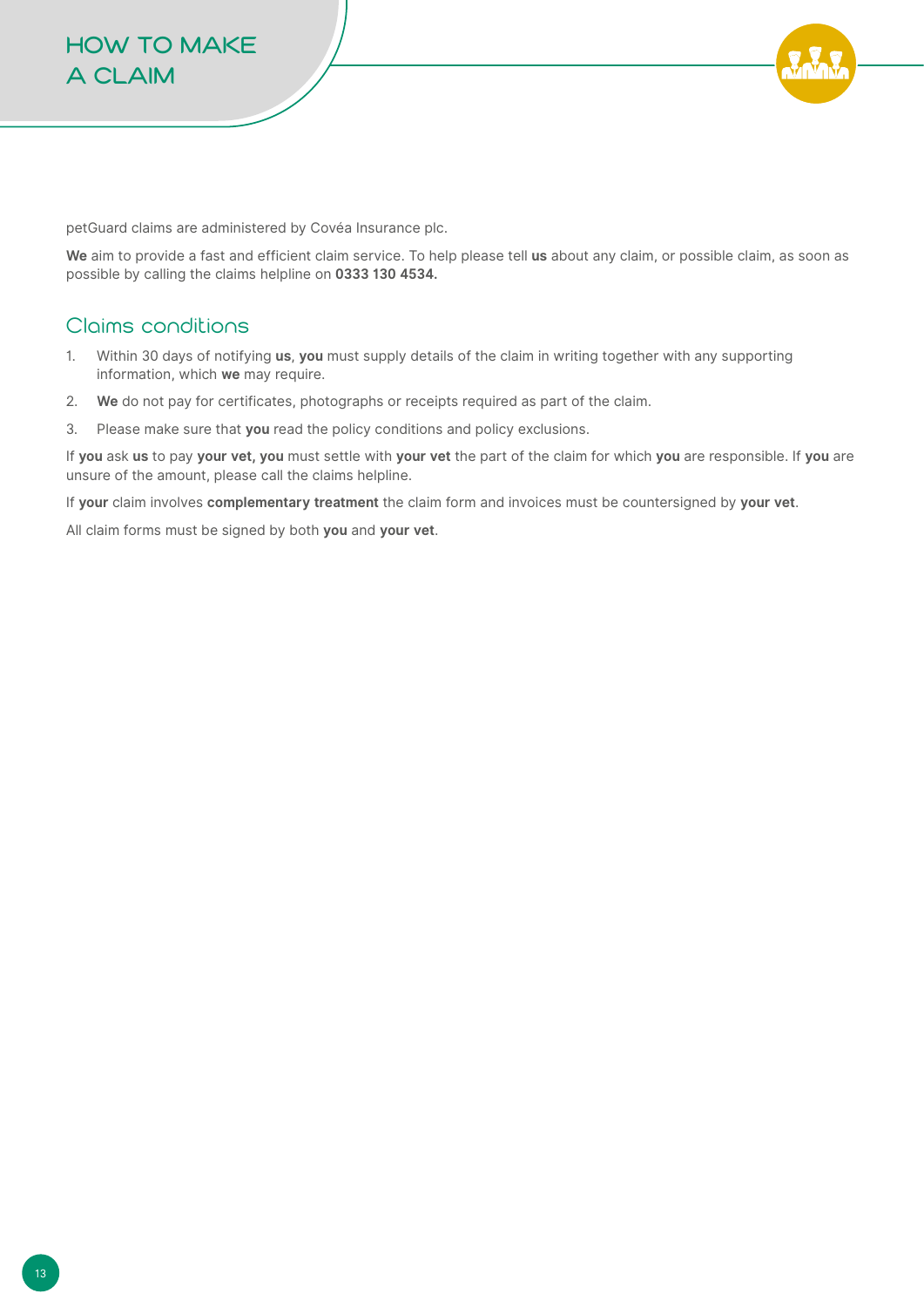# **WHAT TO DO IF YOU HAVE A COMPLAINT**

It is always the intention to give **you** the best possible service but if **you** do have any questions or concerns about this insurance or the handling of a claim **you** should follow the procedure below:

#### Policy sales

If **your** complaint is about the sale of **your** policy, please contact **us** quoting **your** policy number by:

Email: **complaints@guardcover.co.uk**

Phone: **0345 450 7042**

or

Post: **petGuard, Thistle Insurance Services Limited, Southgate House**, **Southgate Street, Gloucester, GL1 1UB**

## Policy claims

If **your** complaint is about the handling of a claim, please contact **us** quoting **your** policy or claim number by:

Email: **claims@petadminteam.com** 

Phone: **0333 130 4534**

or

Post: **Covéa Insurance plc, petGuard, 50 Kings Hill Avenue, Kings Hill, West Malling, Kent, ME19 4JX** 

## Financial Ombudsman Service

In the event that **you** remain dissatisfied with **our** handling of and response to **your** complaint **you** may be referred to the Financial Ombudsman Service.

The Ombudsman can be contacted at:

Post: Financial Ombudsman Service, Exchange Tower, Harbour Exchange Square, London E14 9SR

Phone: **0800 023 4567** Calls to this number are now free on mobile and landlines. **0300 123 9123** calls to this number cost no more than calls to 01 and 02 numbers.

Email: **complaints.info@financial-ombudsman.org.uk** 

Website: **www.financial-ombudsman.org.uk** 

**You** can also register a complaint with the European Union's Online Dispute Resolution platform (or ODR). Their website is http://ec.europa.eu/consumers/odr/. The ODR will simply pass **your** complaint to the Financial Ombudsman

The above complaints procedure is in addition to **your** statutory rights as a consumer. For further information about **your**  statutory rights contact **your** local authority Trading Standards Service or Citizens Advice Bureau.